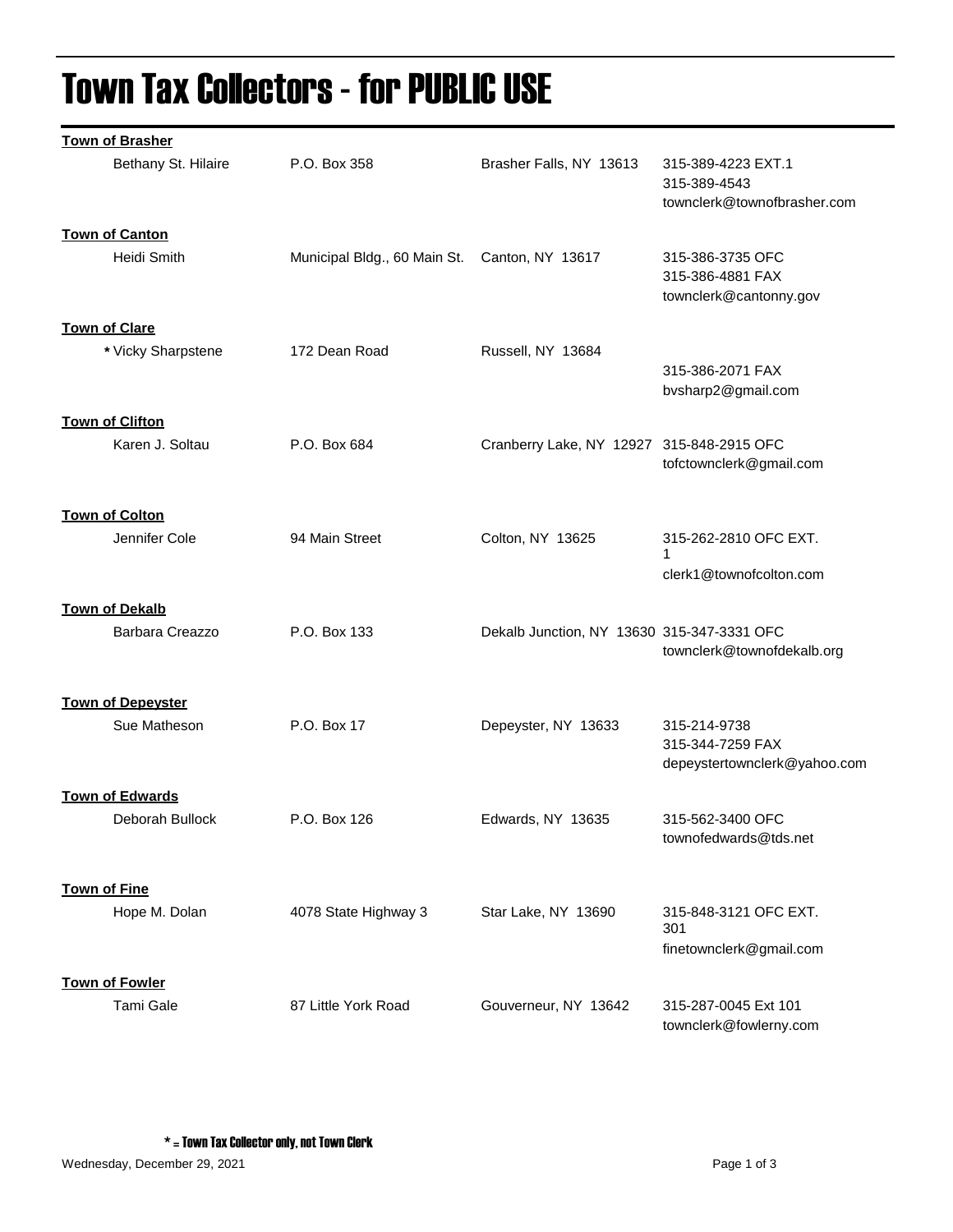| <b>Town of Gouverneur</b>                 |                        |                                           |                                                     |
|-------------------------------------------|------------------------|-------------------------------------------|-----------------------------------------------------|
| Marion L. Bowhall                         | 1227 US Highway 11     | Gouverneur, NY 13642                      | 315-287-2340 OFC<br>townclerk@gouverneurny.com      |
| <b>Town of Hammond</b>                    |                        |                                           |                                                     |
| Pamela Burton                             | P.O. Box 219           | Hammond, NY 13646                         | 315-324-5321 OFC EXT.<br>11                         |
|                                           |                        |                                           | 315-324-5302 FAX<br>hammondtownclerk@gmail.com      |
| <b>Town of Hermon</b>                     |                        |                                           |                                                     |
| Karen A. Wayering                         | P.O. Box 28            | Hermon, NY 13652                          | 315-347-3606 OFC<br>townclerk@hermonny.org          |
| <b>Town of Hopkinton</b>                  |                        |                                           |                                                     |
| <b>Richard L. Powers</b>                  | 7 Church Street        | Hopkinton, NY 12965                       | 315-328-4187 EXT 1<br>townclerk@townofhopkinton.org |
| <b>Town of Lawrence</b>                   |                        |                                           |                                                     |
| Tracy E. Villnave                         | 11403 US Highway 11    | North Lawrence, NY 12967 315-740-0133 OFC |                                                     |
|                                           |                        |                                           | lawrence_clerk@nnymail.com                          |
| <b>Town of Lisbon</b>                     |                        |                                           |                                                     |
| Alberta L. Hyde                           | 6963 CR 10             | Lisbon, NY 13658                          | 315-276-5370 OFC<br>315-394-7412 FAX                |
|                                           |                        |                                           | townclerk@townoflisbonny.org                        |
| <b>Town of Louisville</b>                 |                        |                                           |                                                     |
| * Terri O'Keefe                           | P.O. Box 99            | Chase Mills, NY 13621                     | 315-764-7473 OFC<br>louisvilleto@gmail.com          |
|                                           |                        |                                           |                                                     |
| <b>Town of Macomb</b><br>Kathleen Vansant | 6663 State Highway 58  | Hammond, NY 13646                         | 315-578-2212 OFC                                    |
|                                           |                        |                                           | 315-578-2212 FAX<br>macombtc_kathleen@yahoo.com     |
| <b>Town of Madrid</b>                     |                        |                                           |                                                     |
| Zoe Hawkins                               | 3529 County Route 14   | Madrid, NY 13660                          | 315-322-5760 OFC                                    |
|                                           |                        |                                           | madridtownclerk@gmail.com                           |
| <b>Town of Massena</b>                    |                        |                                           |                                                     |
| * Taya Pryce                              | 60 Main St., Town Hall | Massena, NY 13662                         | 315-769-7109 OFC<br>315-769-0578 FAX                |
|                                           |                        |                                           | tpryce@massena.us                                   |
| <b>Town of Morristown</b>                 |                        |                                           |                                                     |
| Jill Sullivan                             | P.O. Box 240           | Morristown, NY 13664                      | 315-375-6510 OFC<br>clerk@townofmorristownny.org    |